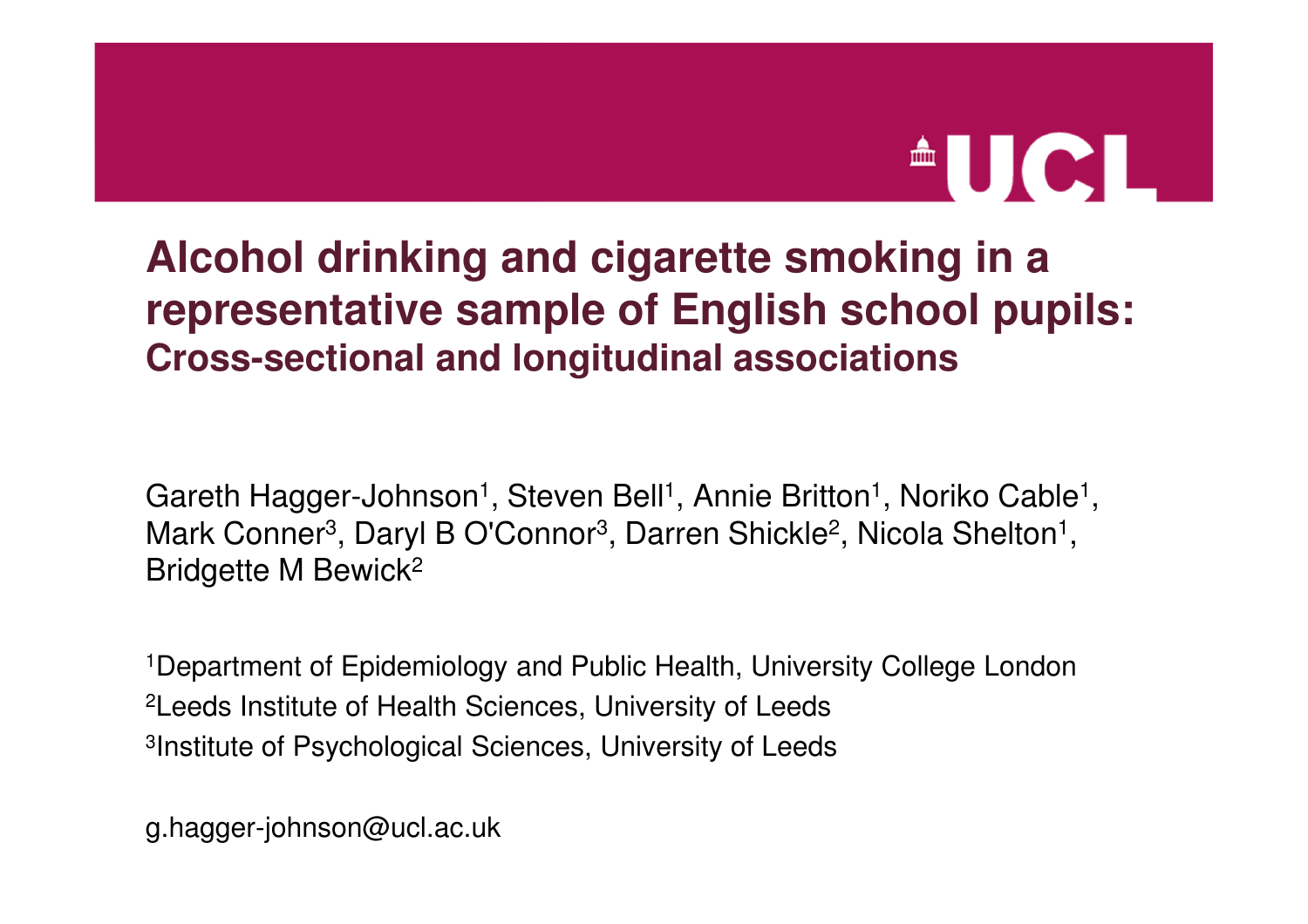### **Alcohol drinking, age 11 to 15**



**AUCL** 

- Prevalence of having drunk alcohol at least once increases
	- 11% at age 11, 74% by age 15
	- Peaks at age 21 and then declines (normative profile)
- • Downward trend in ever having drunk alcohol
	- 45% in 2011, 61% in 2001
- $\bullet$  Frequency of use also declining
	- 7% weekly in 2011, 20% in 2001
- Risk factors for alcohol drinking
	- Age, White (vs. Black or Asian) ethnic group, drug use, smoking, truancy, exclusion, higher socio-economic status (SES)

Source: NHS Information Centre (2012)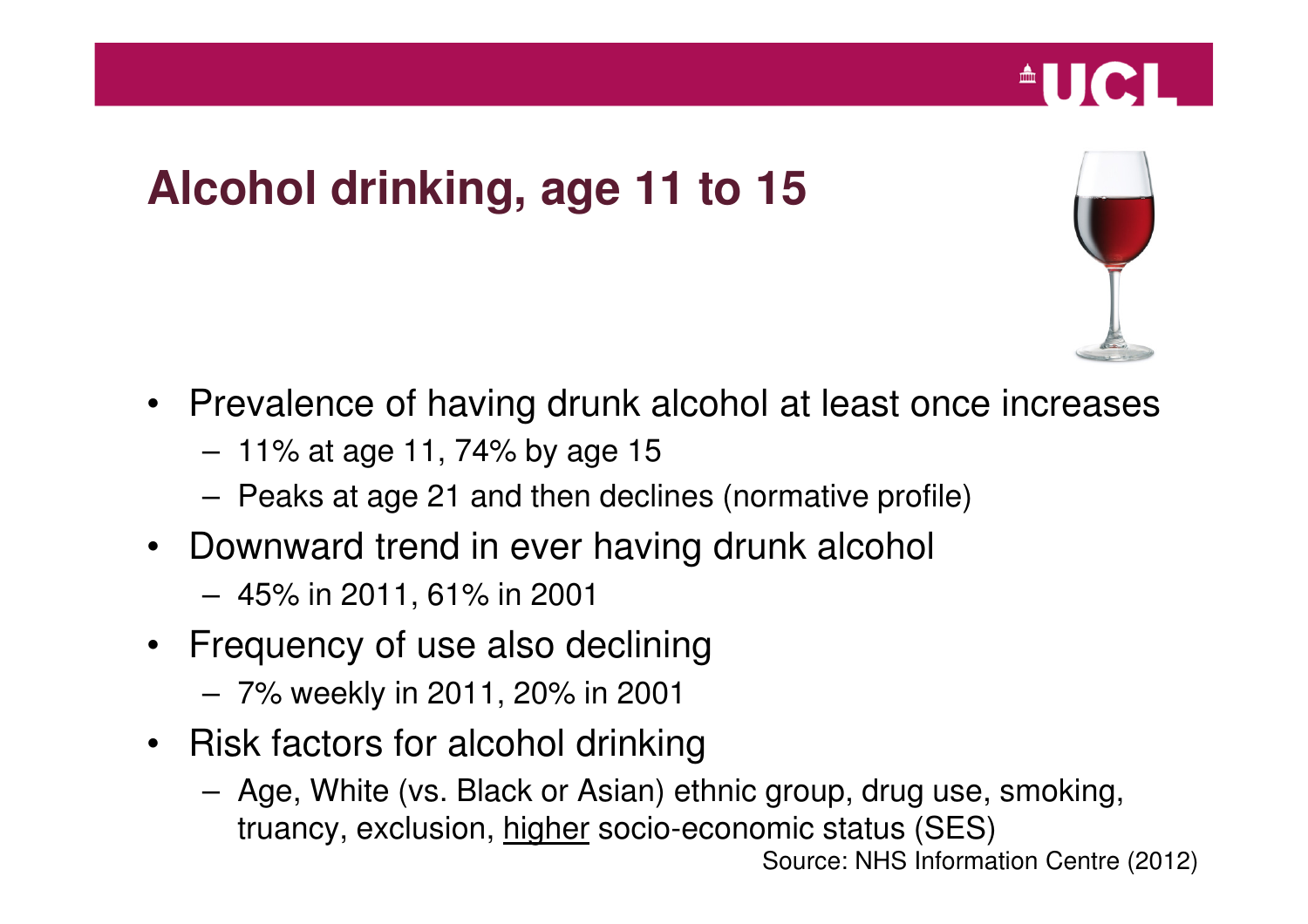



 $^{\circ}$ UCI

- Reductions in the overall prevalence of smoking by English school pupils since the mid-1990s
	- From age 11 to 15, 25% smoke at least once (lowest since 1982)
- Prevalence of regular smoking increases
	- 0.5% at age 11, 11% by age 15
- Risk factors for regular smoking
	- Age, female, <u>lower</u> SES, not in black ethnic group (vs. any other ethnic group), alcohol use, drug use, truancy, school exclusion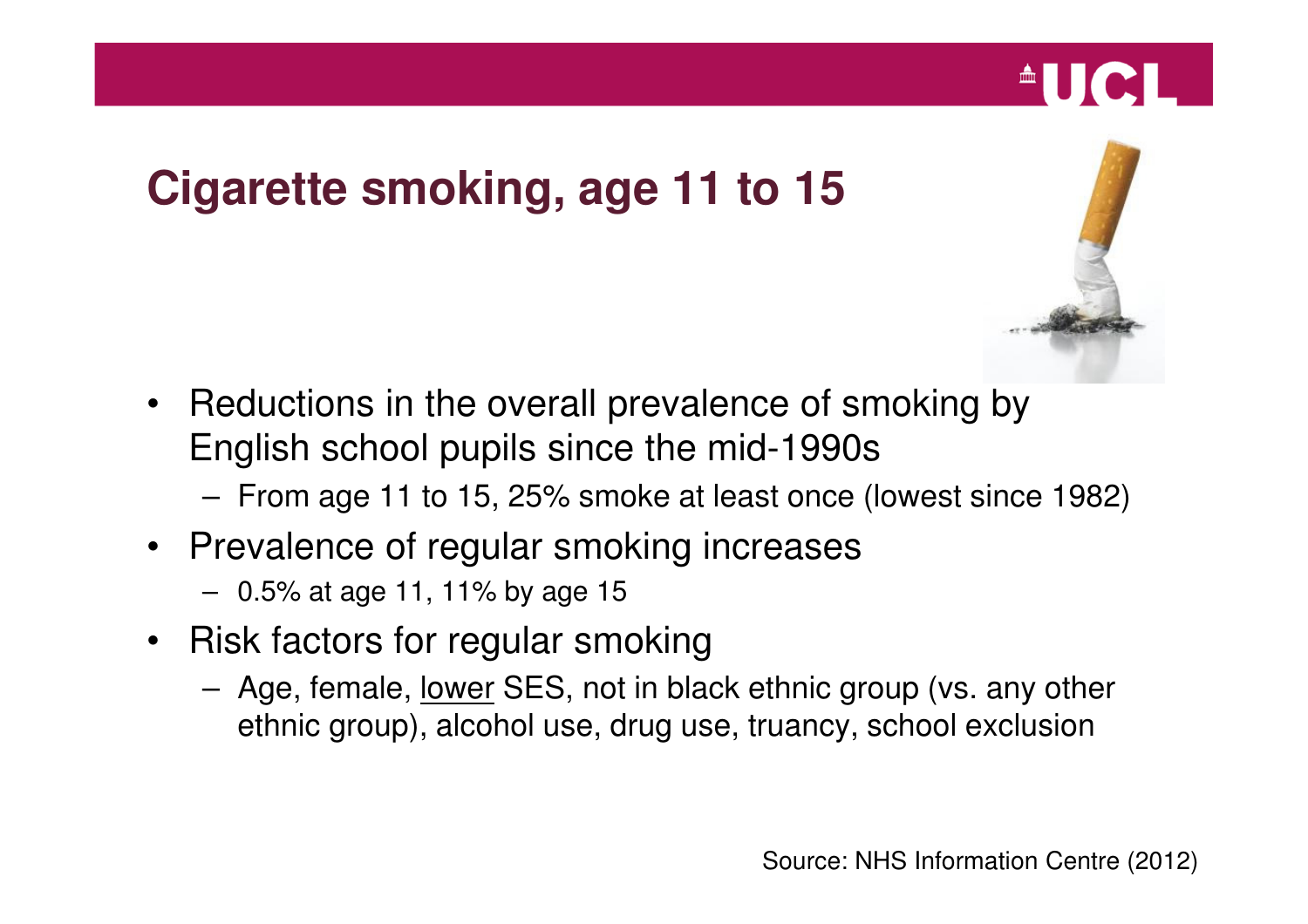

### **Cigarette smoking and alcohol drinking**

- $\bullet$  Both behaviours are major public health issues
	- Smoking is addictive and strongly associated with later disease
	- Early alcohol use is a risk factor for later problem drinking
- Each behaviour is a risk factor for the other
	- Cross-sectionally (Donovan, 2004; Mathers et al., 2006)
- $\bullet$  Longitudinal evidence is mixed
	- Repeated measurement in representative samples is rare
	- Is one behaviour a 'gateway' for the other?
	- Do both behaviours have common causes and 'move together'?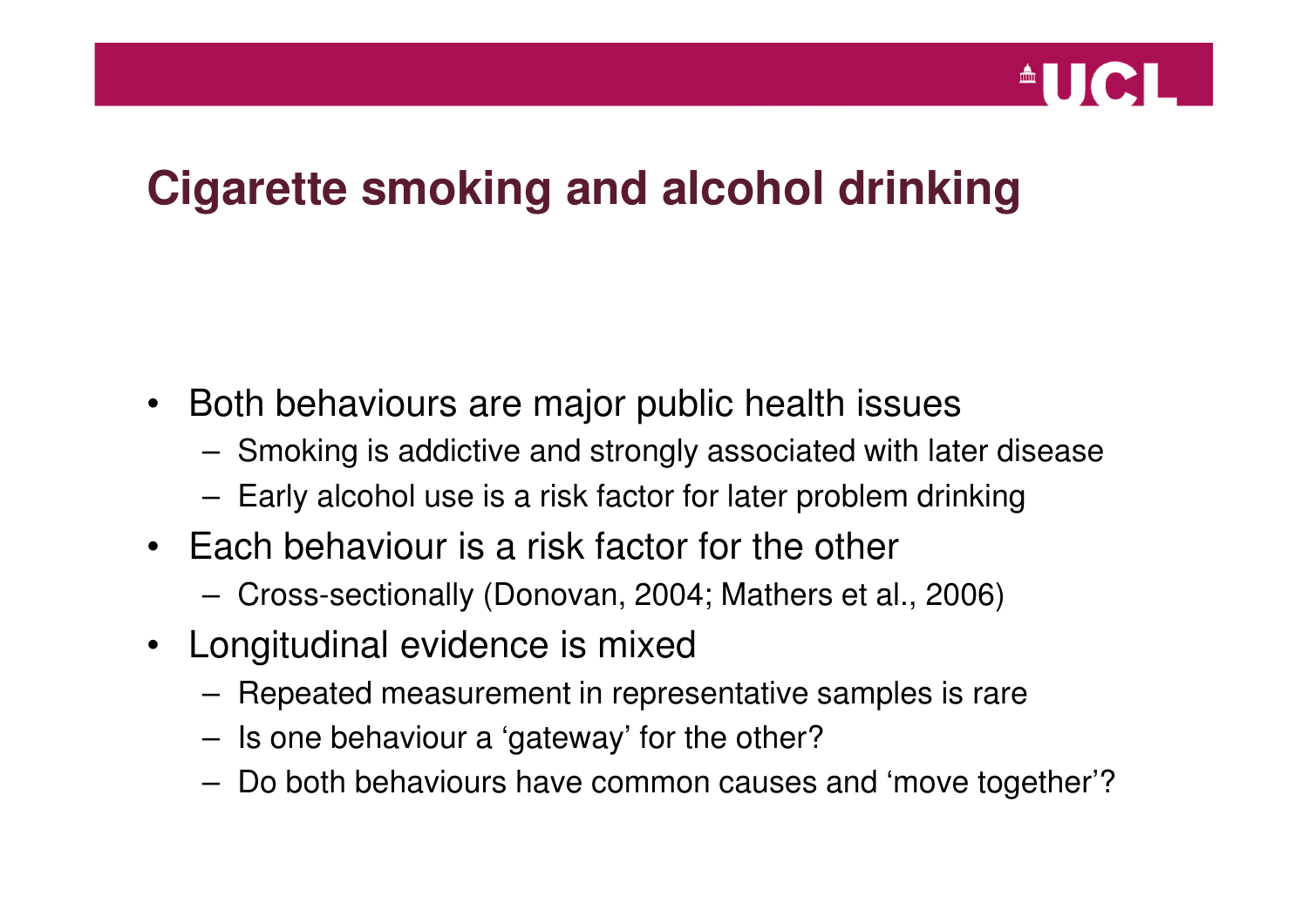# $\triangle$ UCL $\triangle$

### **Aim**



- Examine cross-sectional and longitudinal associations between cigarette smoking and alcohol drinking in a representative sample of English school pupils
	- Covering early to late adolescence
- $\bullet$ Identify bidirectional effects
- $\bullet$  Identify risk factors
	- Having already engaged in either behaviour
	- Moving from non-smoker to smoker
	- Moving from non-drinker to drinker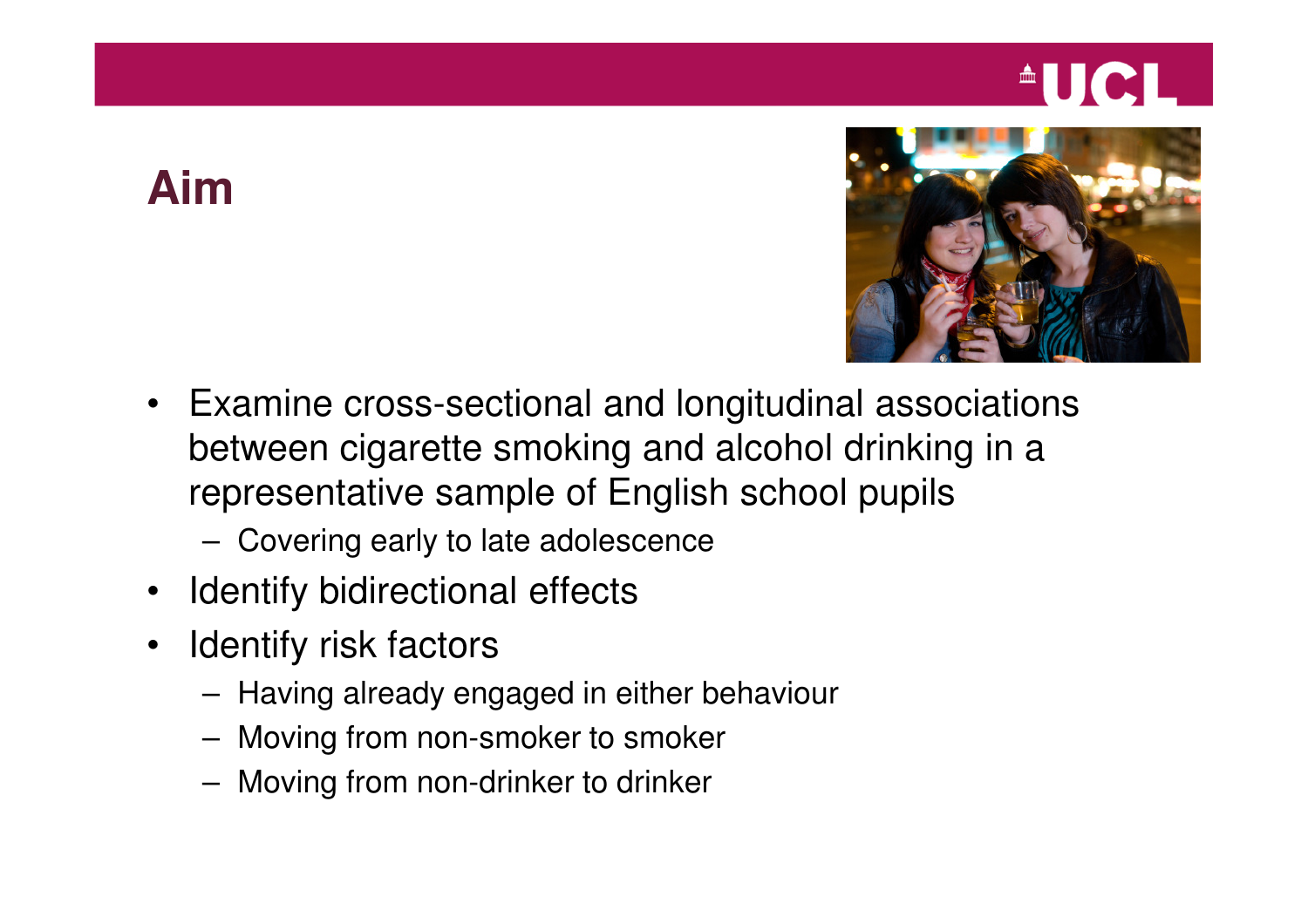

## **Longitudinal Study of Young People in England (LSYPE)**

- $\bullet$  Commissioned by former Department for Education and Skills, now managed by Department for Education
- • Began in 2004
	- Typical age 13/14, birth year 1989-1990
	- Year 9 of secondary school
	- Repeated visits in 2005, 2006, 2007
- Annual interviews with pupil and parent(s)
	- Computer-assisted self-completion element
	- Smoking (2004 to 2006), alcohol (2004 to 2007)

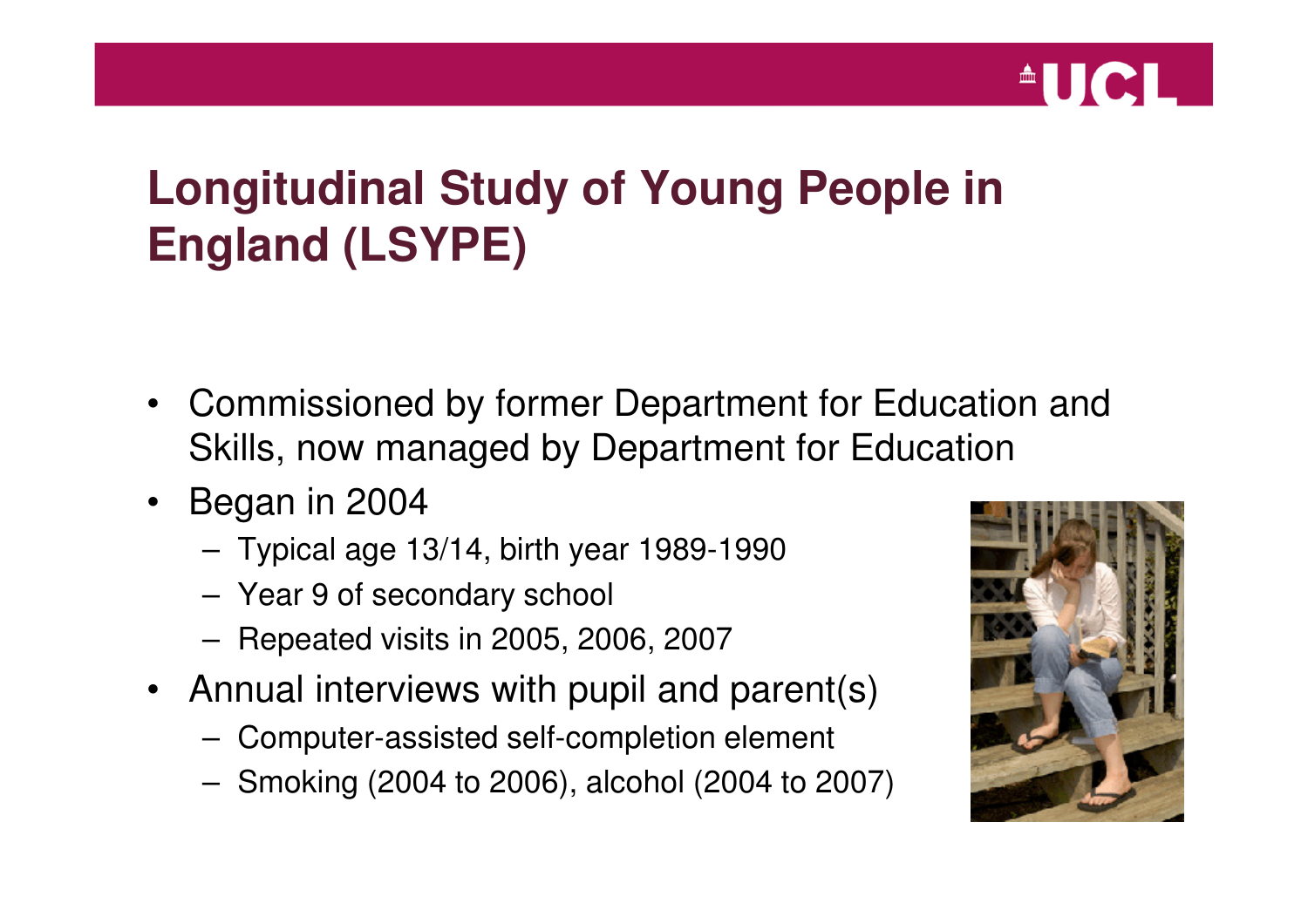# **AUCLI**

### **Statistical analysis**



- • Small proportion of pupils (<4%) 'recanting' either behaviour removed before analysis
- Results are weighted to represent entire population of English school pupils
	- Y9 in 2004
- • Logistic regression to predict behaviour over follow-up
	- Smoker by 2006, regular alcohol drinker by 2007
- Path model to examine change over time
	- and reciprocal effects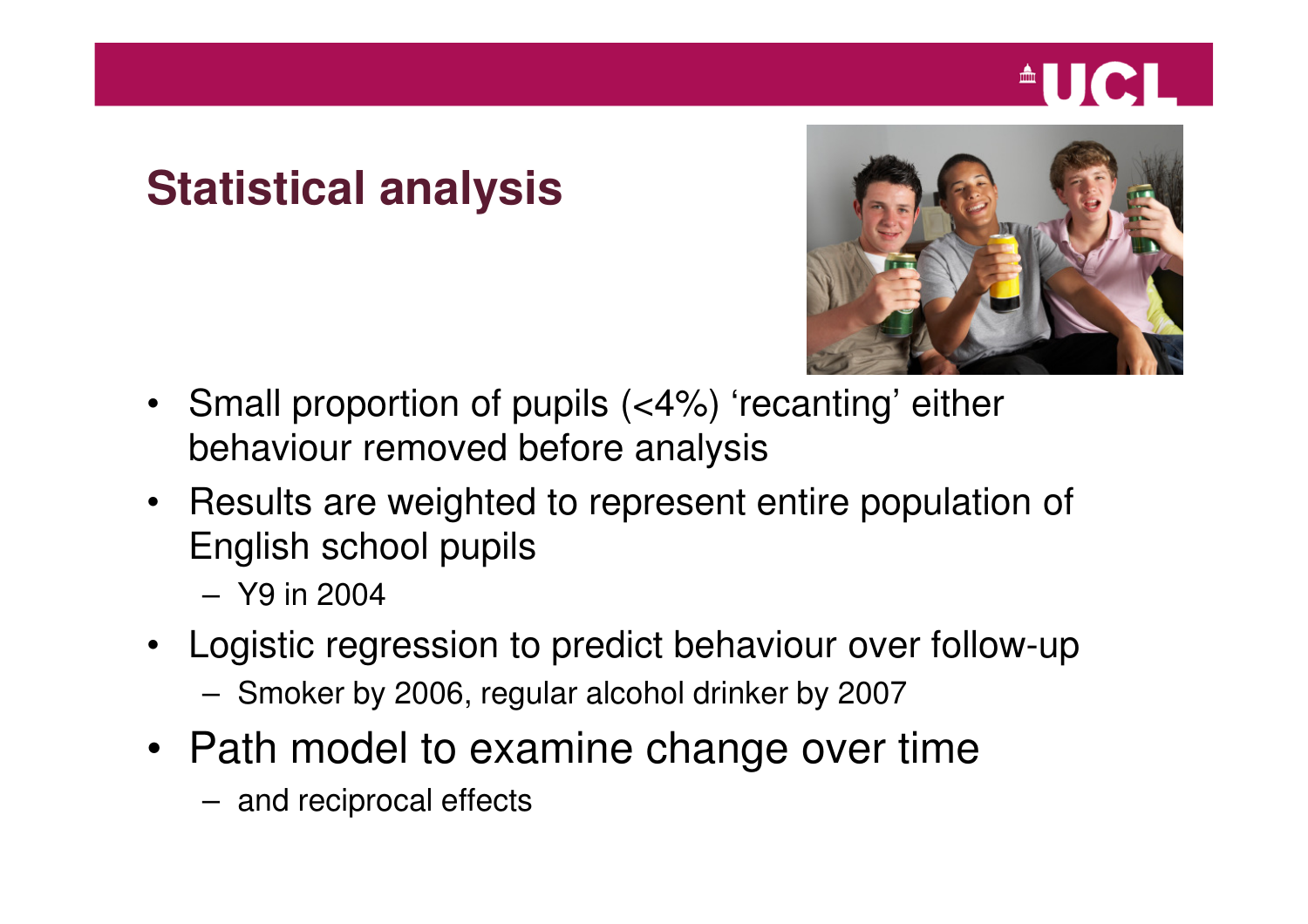

#### **Both behaviours increase over time**

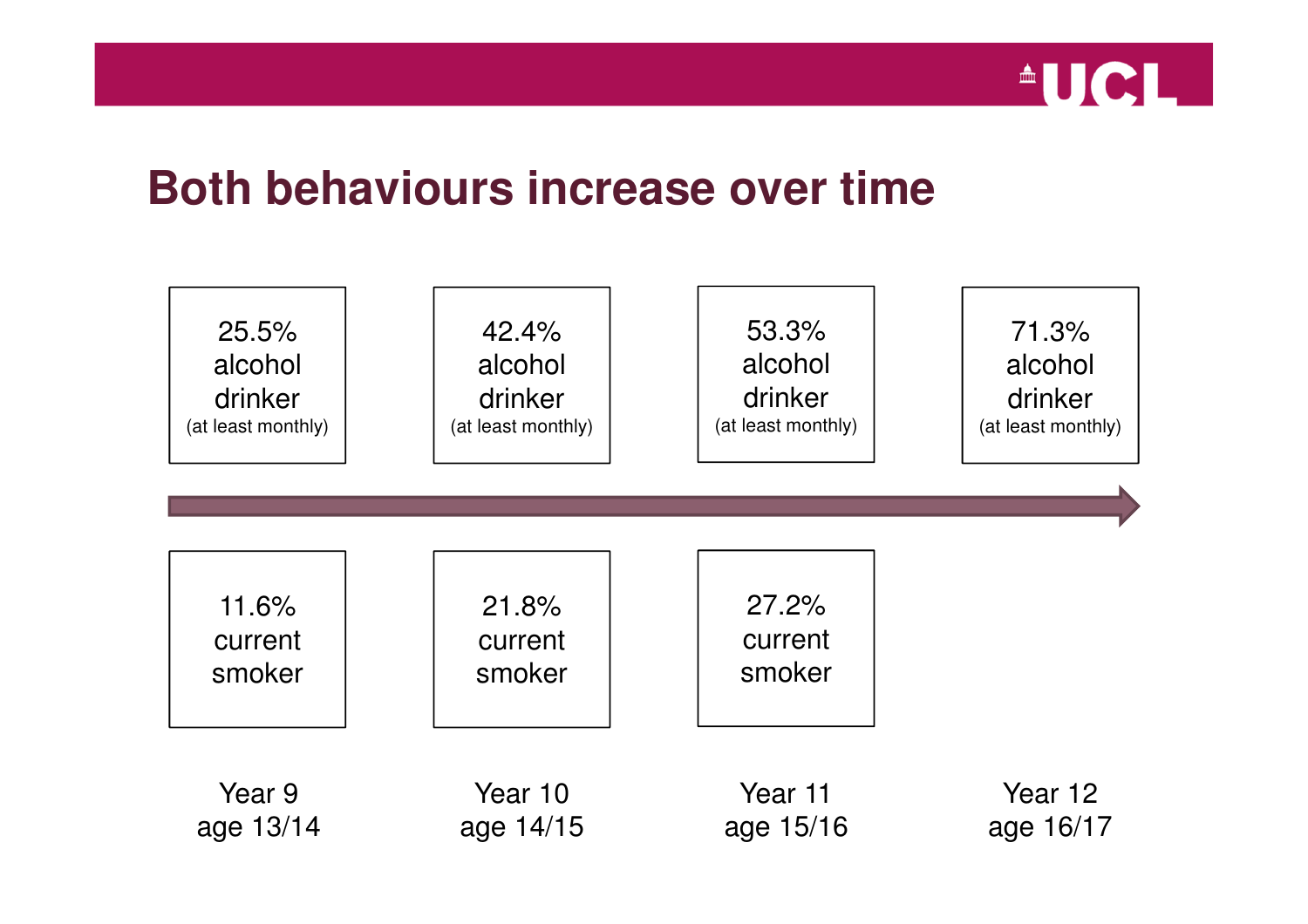

#### **Results: Logistic regression**

 **Two separate GEE models, N = 10,516: adjusting for age, sex, ethnic minority status, parental occupation, parental education, smoking/alcohol at baseline**

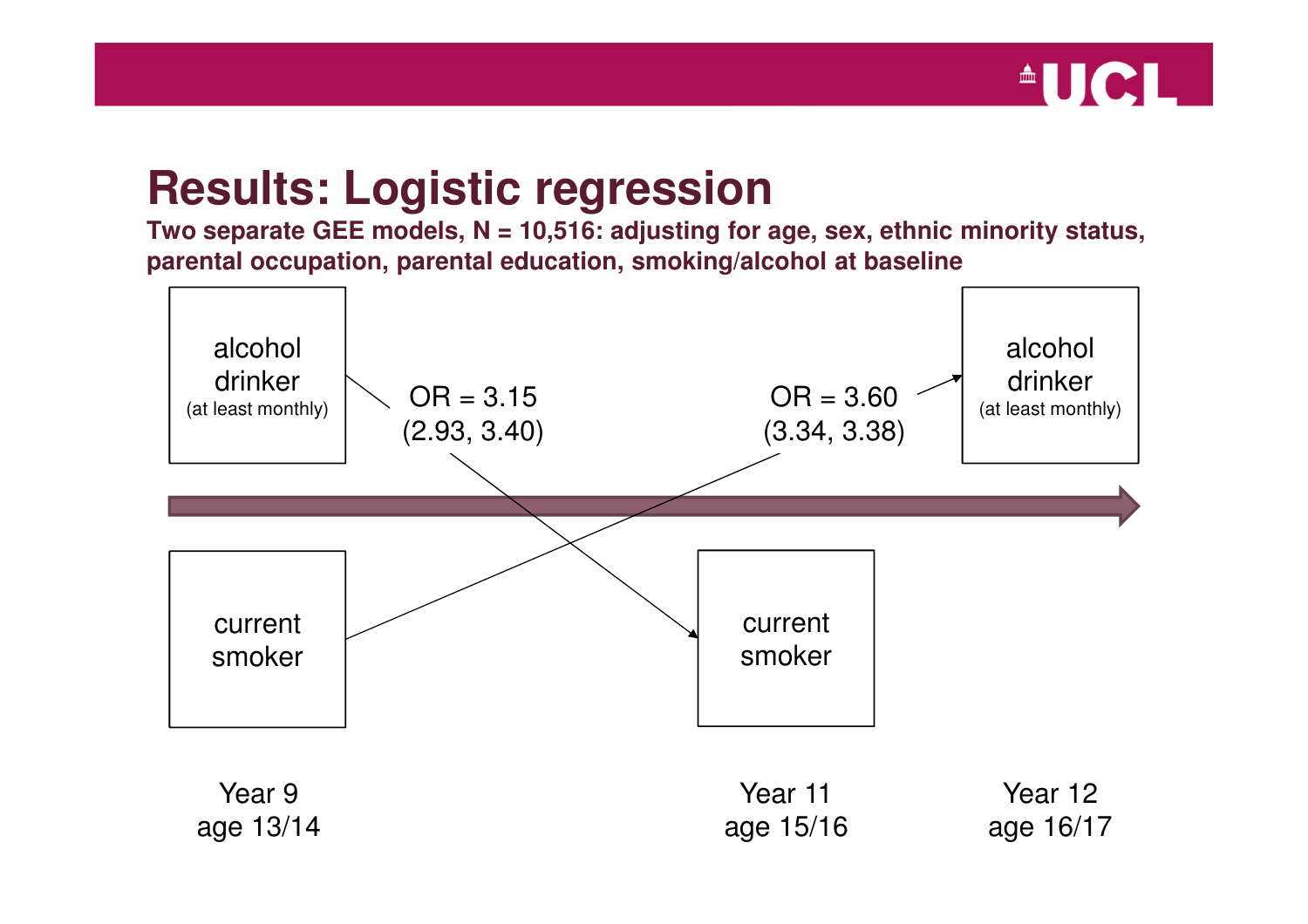

#### **Results: Path model**

 **Adjusting for age, sex, ethnic minority status, parental occupation, parental education**

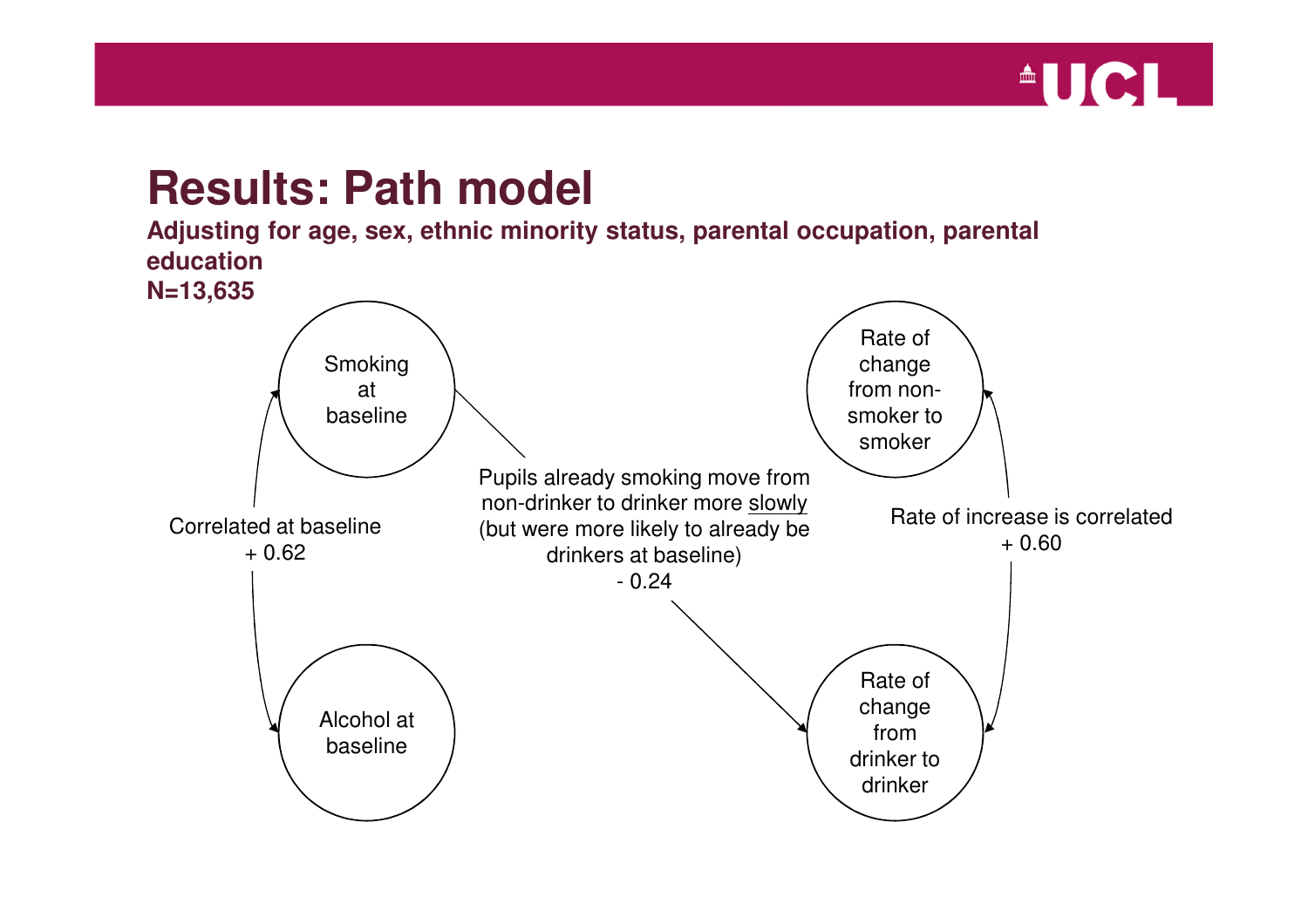

#### **Results: Path model**

 **Adjusting for age, sex, ethnic minority status, parental occupation, parental education**

**N=13,635** 

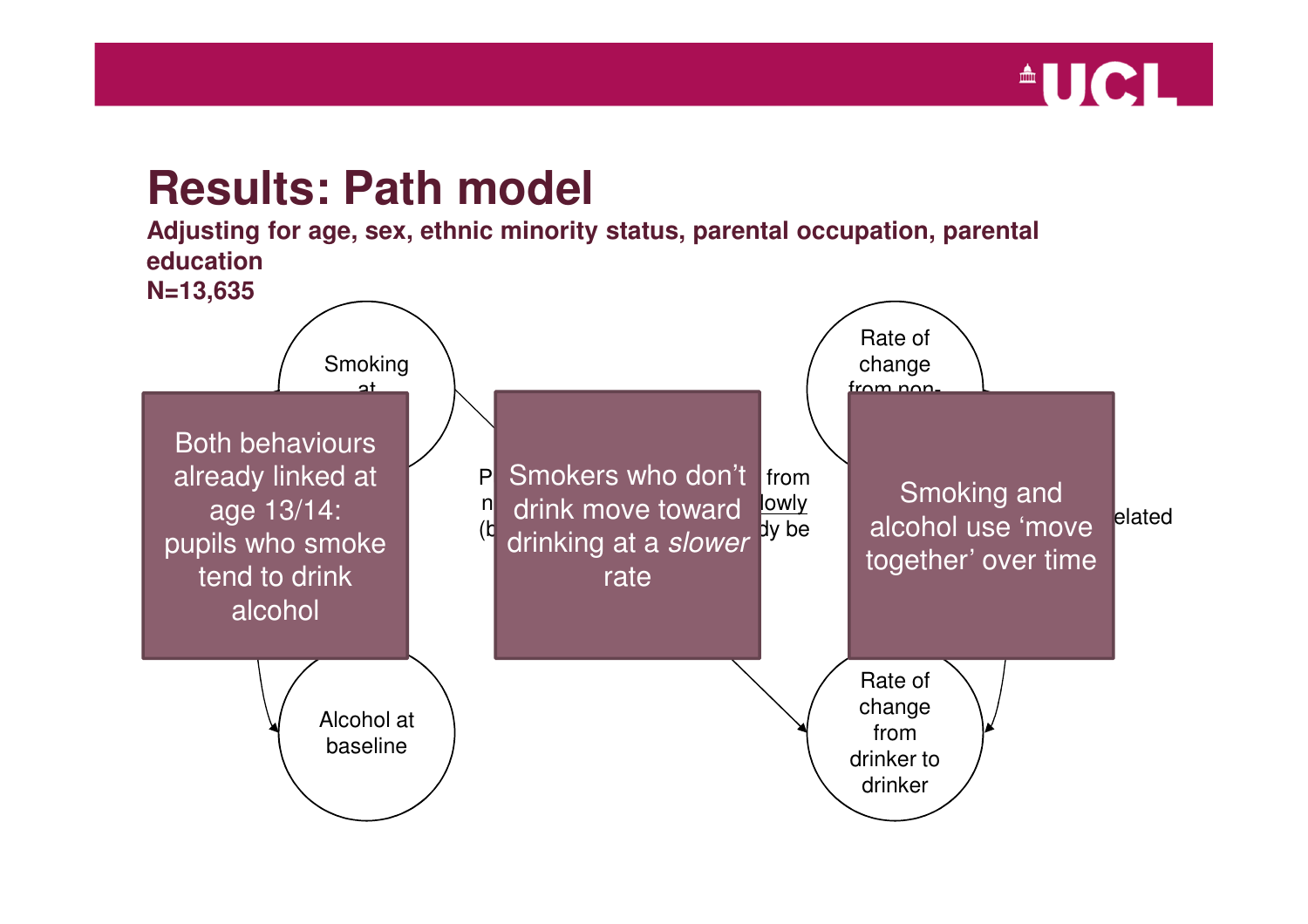

#### **Discussion**

- $\bullet$  Representative sample of over 13000 English school pupils in year 9 in 2004
- Smoking and alcohol drinking already linked by age 14
- $\bullet$  Adjusting for age, sex, ethnic group, socio-economic status of parents
- No dominant causal sequence: common causes?
- $\bullet$  Individual behaviours socially patterned (cf. ALSPAC)
	- High SES with more frequent alcohol use
	- Low SES with cigarette smoking